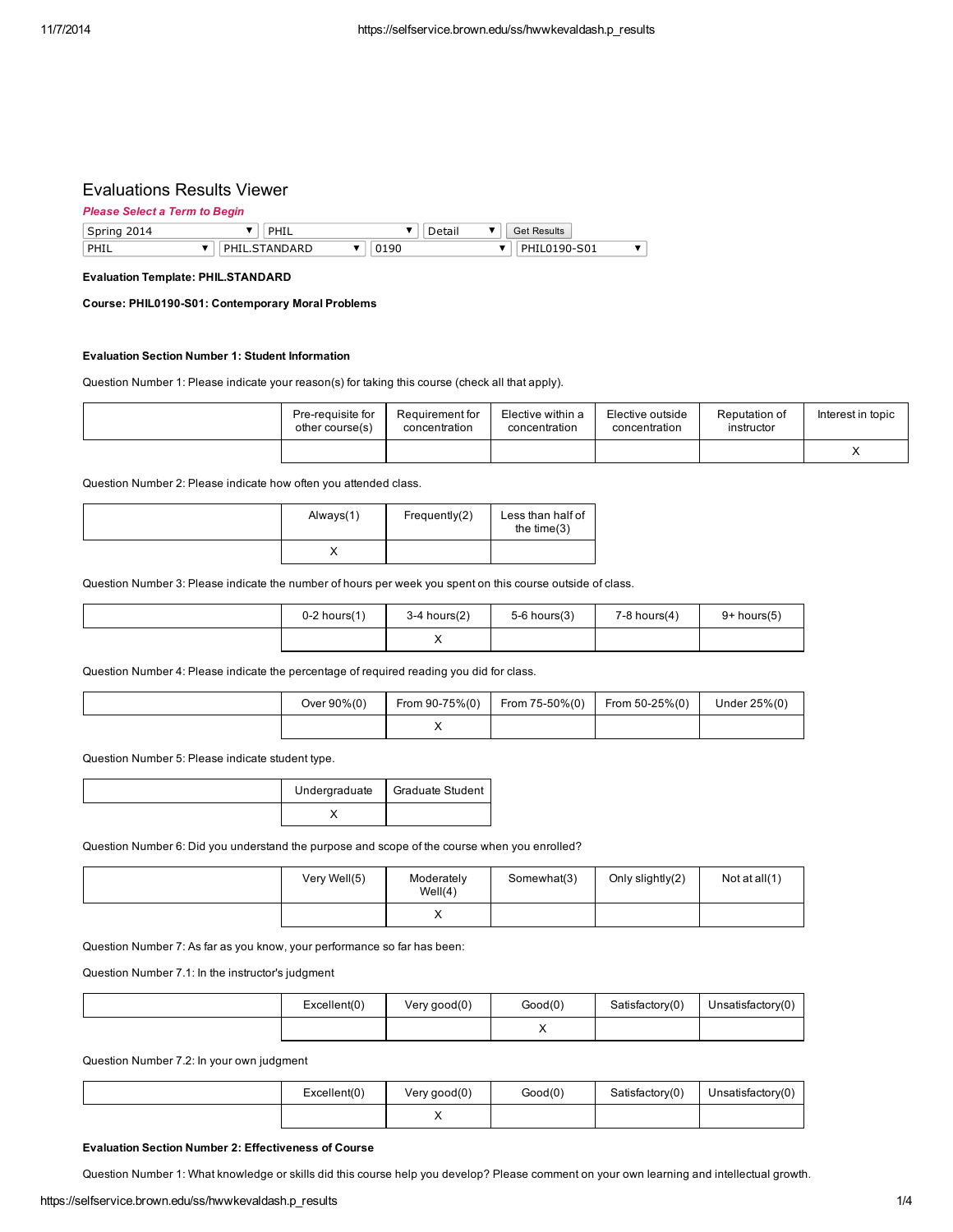| Response                                                                                                                                                                                                                |
|-------------------------------------------------------------------------------------------------------------------------------------------------------------------------------------------------------------------------|
| I was able to learn how to take a critical eve to many various philosophies and theories and be able to understand or potentially begin the work of<br>deconstructing them at various levels and form my own arguments. |

Question Number 2: Please indicate your overall evaluation of the quality of the course.

| Excellent(1) | Good(2) | Satisfactory(3) | Poor(4) | Very poor(5) |
|--------------|---------|-----------------|---------|--------------|
| ,,           |         |                 |         |              |

Question Number 3: Please elaborate on your responses above, or on anything else you wish to discuss about the course design and content.



Question Number 4: How clear did the instructor make the objectives of the course, i.e.: its educational objectives (e.g. skills) and its scope (e.g. content)?

| Very clear(5) | Moderately<br>clear(4) | Satisfactorily<br>clear(3) | Not very clear(2) | Completely<br>unclear(1) |
|---------------|------------------------|----------------------------|-------------------|--------------------------|
| ⌒             |                        |                            |                   |                          |

Question Number 5: How closely related to these objectives did you find the course to be?

Question Number 5.1: Teaching Methods

| Closely related(5) | Related(4) | Somewhat<br>related(3) | Poorly related(2) | Not related(1) |
|--------------------|------------|------------------------|-------------------|----------------|
| ⌒                  |            |                        |                   |                |

Question Number 5.2: Assigned Reading

| Closely related(5)        | Related(4) | Somewhat<br>related(3) | Poorly related(2) | Not related(1) |
|---------------------------|------------|------------------------|-------------------|----------------|
| $\checkmark$<br>$\lambda$ |            |                        |                   |                |

Question Number 5.3: Written Work

| Closely related(5) | Related(4) | Somewhat<br>related(3) | Poorly related(2) | Not related(1) |
|--------------------|------------|------------------------|-------------------|----------------|
| "                  |            |                        |                   |                |

Question Number 6: On the whole, do you believe the instructor satisfactorily achieved the stated objectives?

| Completely(5) | Fairly<br>completely(4) | Satisfactorily(3) | Poorly $(2)$ | Unsatisfactorily(1) |
|---------------|-------------------------|-------------------|--------------|---------------------|
| "             |                         |                   |              |                     |

Question Number 7: How would you characterize the readings for the course?

Question Number 7.1: Amount

| Way too much(5) | Too much $(4)$ | About right(3) | Somewhat too<br>little(2) | Way too little(1) |
|-----------------|----------------|----------------|---------------------------|-------------------|
|                 |                | ~              |                           |                   |

Question Number 7.2: Interest

| Very interesting(5) | Interesting $(4)$ | Somewhat<br>interesting(3) | Slightly<br>interesting $(2)$ | Dull(1) |
|---------------------|-------------------|----------------------------|-------------------------------|---------|
|                     |                   |                            |                               |         |

Question Number 7.3: Helpfulness

| Very helpful(5) | Helpful(4) | Somewhat<br>helpful(3) | Slightly helpful(2) | Unhelpful(1) |
|-----------------|------------|------------------------|---------------------|--------------|
|                 | $\lambda$  |                        |                     |              |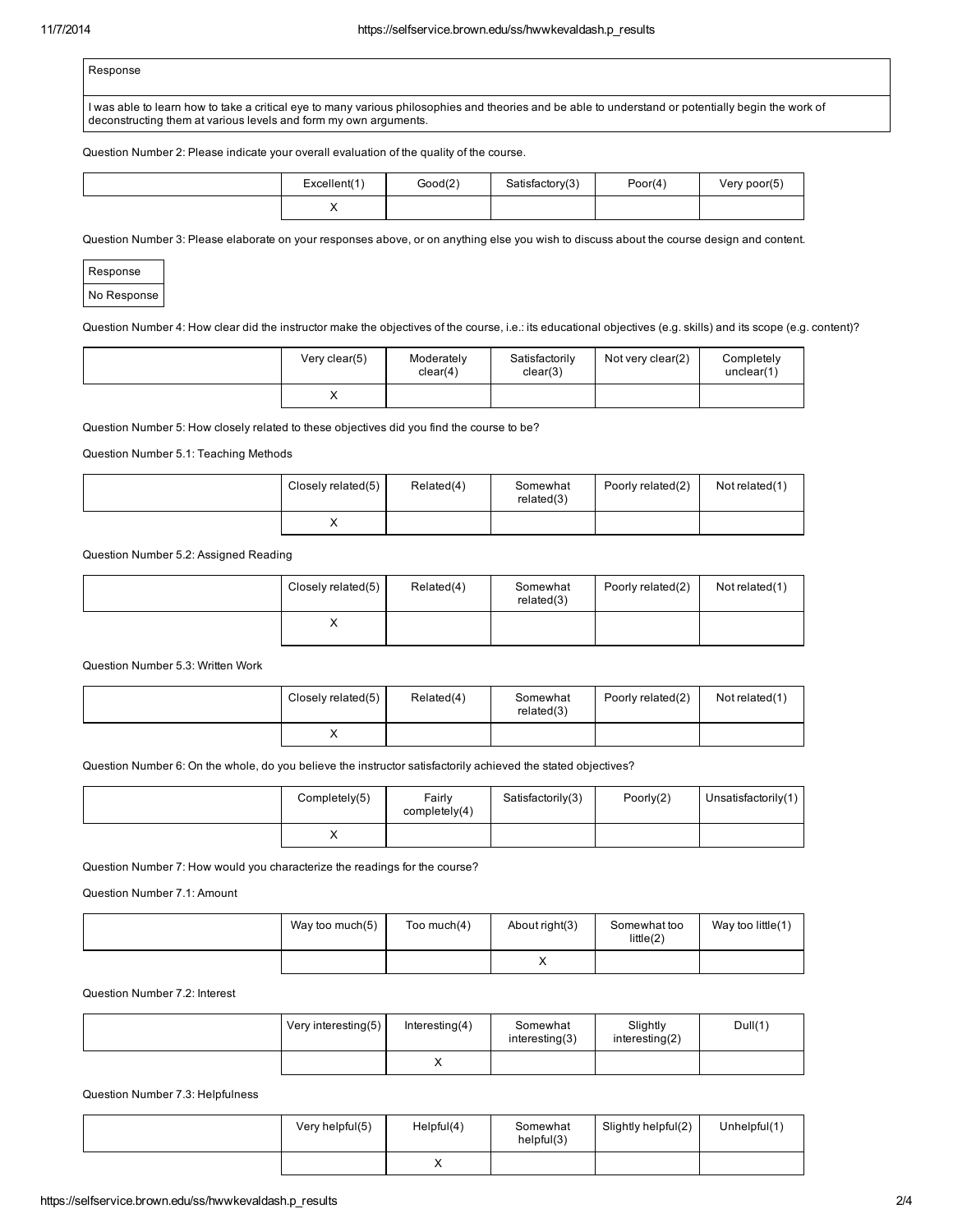#### Question Number 8: How would you characterize the amount of student participation in the course?

| Way too much(5) | Somewhat too<br>much(4) | About Right(3) | Somewhat too<br>little(2) | Way too little(1) |
|-----------------|-------------------------|----------------|---------------------------|-------------------|
|                 |                         |                |                           |                   |

Question Number 9: How would you characterize the quality of the class discussions?

| Very helpful(5)           | Helpful(4) | Moderately<br>helpful(3) | Slightly helpful(2) | Unhelpful(1) |
|---------------------------|------------|--------------------------|---------------------|--------------|
| $\checkmark$<br>$\lambda$ |            |                          |                     |              |

Question Number 10: How would you characterize the structure of the course?

Question Number 10.1: Degree of overall structuring

| Excessive(5) | About right(3) | Too little(1) |
|--------------|----------------|---------------|
|              |                |               |

Question Number 10.2: Work required

| Excessive(5) | About right(3) | Too little(1) |
|--------------|----------------|---------------|
|              |                |               |

Question Number 10.3: Paper topics

| Well chosen(5) | Adequately<br>chosen(3) | Poorly chosen(1) |
|----------------|-------------------------|------------------|
|                |                         |                  |

#### Evaluation Section Number 3: Effectiveness of Instruction

Question Number 1: Please indicate your evaluation of the instructor's overall effectiveness.

|                        | Very effective(1) | Effective(2) | Somewhat<br>effective(3) | Ineffective(4) | Very ineffective(5) |
|------------------------|-------------------|--------------|--------------------------|----------------|---------------------|
| Syme, Timothy David(P) |                   |              |                          |                |                     |

Question Number 2: Please elaborate on your responses above, or anything else you wish to discuss about the teaching in this course.

Response No Response

Question Number 3: Please evaluate your instructor's preparedness for class meetings.

|                        | Excellent(5) | Very good(4) | Good(3) | Mediocre(2) | Poor(1) |
|------------------------|--------------|--------------|---------|-------------|---------|
| Syme, Timothy David(P) |              |              |         |             |         |

Question Number 4: Please characterize your instructor's attitude toward student participation.

|                        | Verv<br>encouraging(5) | Encouraging(4) | Sufficiently<br>encouraging(3) | Insufficiently<br>encouraging(2) | Discouraging(1) |
|------------------------|------------------------|----------------|--------------------------------|----------------------------------|-----------------|
| Syme, Timothy David(P) | ↗                      |                |                                |                                  |                 |

Question Number 5: Please evaluate your instructor's command of subject matter.

|                        | Excellent(5) | Very Good(4) | Good(3) | Mediocre(2) | Poor(1) |
|------------------------|--------------|--------------|---------|-------------|---------|
| Syme, Timothy David(P) |              |              |         |             |         |

Question Number 6: Please evaluate your instructor's organization of lectures or seminar talks.

|                        | Excellent(5) | Very Good(4) | Good(3) | Mediocre(2) | Poor(1) |
|------------------------|--------------|--------------|---------|-------------|---------|
| Syme, Timothy David(P) |              |              |         |             |         |

Question Number 7: Please evaluate the clarity of your instructor's lectures or seminar talks.

Excellent(5) Very Good(4) Good(3) Mediocre(2) Poor(1)